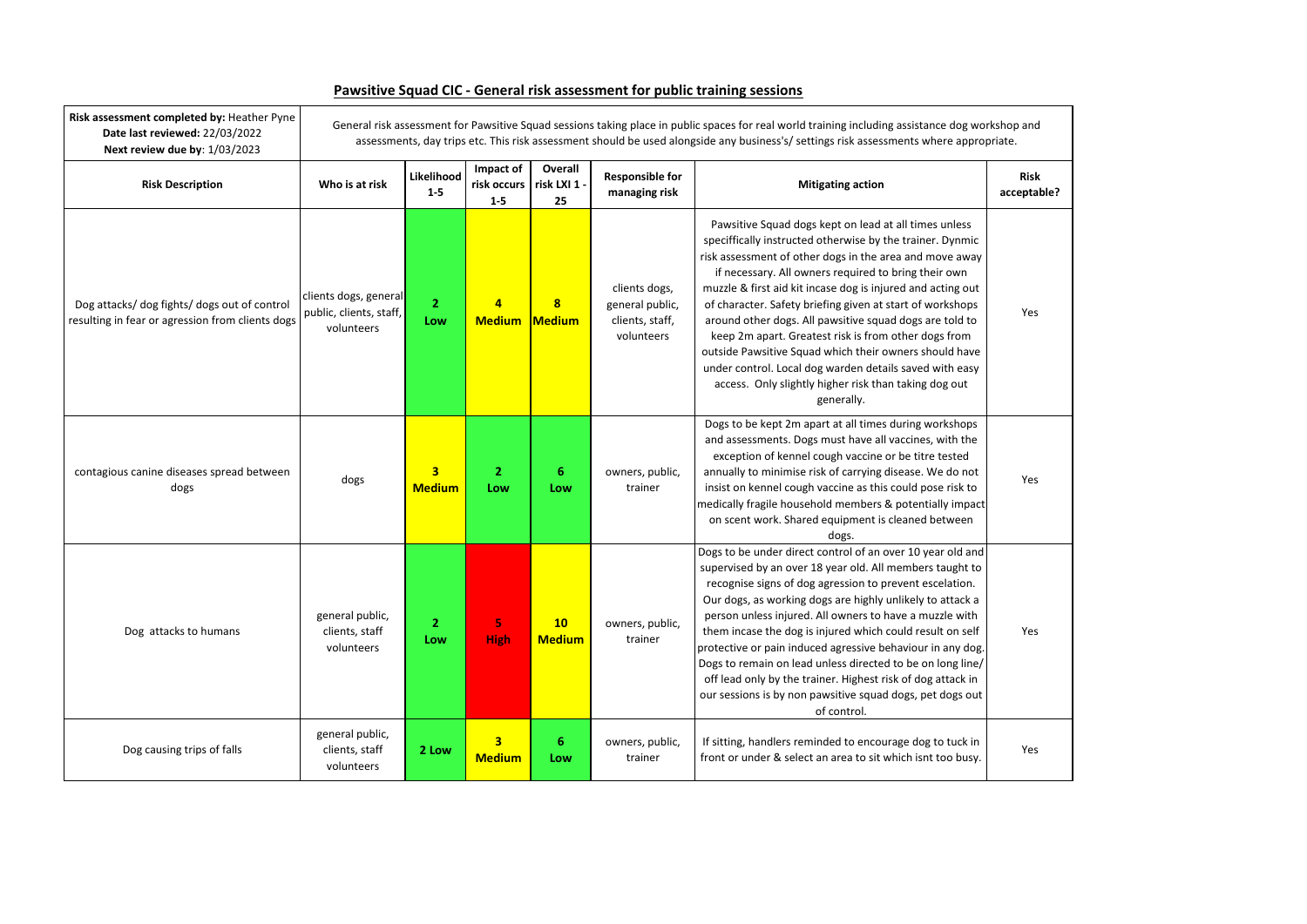| Dog causing injury due to play behaviour or<br>excitement (jumping up, play biting in puppies,<br>pulling handler over) | general public,<br>clients, staff<br>volunteers       | <b>3 Medium</b>                   | 3<br><b>Medium</b>                       | 9<br><b>Medium</b>                | owner, other<br>clients, young<br>people & trainer | All clients taught to turn back, then walk away if dog<br>jumping up, puppy biting etc. All handlers instructed not<br>to wrap the lead and dual handling leads have no handle<br>to minimise ability to do this which decreases risk if dog<br>pulls them over, minimising risk of being dragged.<br>Everyone maintaining 2m distance including dogs.<br>Emotion education provided and clients instructed to<br>increase distance if dog appears over excited. All clients<br>educated on enrichment and exercise requirements | Yes |
|-------------------------------------------------------------------------------------------------------------------------|-------------------------------------------------------|-----------------------------------|------------------------------------------|-----------------------------------|----------------------------------------------------|----------------------------------------------------------------------------------------------------------------------------------------------------------------------------------------------------------------------------------------------------------------------------------------------------------------------------------------------------------------------------------------------------------------------------------------------------------------------------------------------------------------------------------|-----|
| Dog fouling inside public building                                                                                      | general public,<br>clients, staff<br>volunteers       | 3 <sup>1</sup><br><b>Medium</b>   | $\overline{2}$<br>Low                    | 6<br>Low                          | public, owner, other<br>dogs & clients             | Pawsitive Squad dogs only permitted to begin training<br>inside non pet friendly places once passed bronze<br>assessment which includes owner confirming reliable<br>toilet training. Regular toiletting opportunities outdoors<br>included in each session. Equipment present to quickly<br>clean up after any accidents to minimise risk should<br>fouling occur.                                                                                                                                                              | Yes |
| <b>Traffic hazards</b>                                                                                                  | general public,<br>clients, staff<br>volunteers, dogs | 2 Low                             | 4<br><b>High</b>                         | $\mathbf{8}$<br><b>Medium</b>     | service users, staff<br>and volunteers             | All under 16 supervised directly by parent/carer around<br>roads. All dogs to be on standard leads on footpaths along<br>roads and car parks. Trainer with high visibility jacket<br>supervising crossings to ensure highly visible to drivers.<br>Community carer ratios for individuals to be maintained<br>at all times.                                                                                                                                                                                                      | Yes |
| Hazards resulting from damaged, incorect or<br>incorrectly used equipment                                               | general public,<br>clients, staff<br>volunteers, dogs | $\overline{2}$<br>Low             | 4<br>high                                | $\boldsymbol{8}$<br><b>Medium</b> | service users, staff<br>and volunteers             | All clients have access list of approved equipment. Taught<br>to use equipment they have usually during zoom classes<br>and following manufacturers instructions. Equipment<br>check prompted by trainer at the start of sessions                                                                                                                                                                                                                                                                                                | Yes |
| Dog injured by environment                                                                                              | dogs                                                  | $\overline{\mathbf{3}}$<br>medium | $\overline{2}$<br>Low                    | 6<br>Low                          | dogs handler                                       | If a small area, space checked by trainer before start of<br>session. Larger area or multiple public spaces, dymanically<br>risk assessed for hazards (eg glass etc) during session and<br>plan changed as required to ensure                                                                                                                                                                                                                                                                                                    | Yes |
| Handler injured by environment                                                                                          | general public,<br>clients, staff<br>volunteers       | $\overline{\mathbf{3}}$<br>medium | $\overline{2}$<br>Low                    | 6<br>low                          | service users, staff<br>and volunteers             | instructions given for exercises while stationary to<br>minimise distraction when moving, trainer to verbalise<br>any approaching hazards they notice, If a small area,<br>space checked by trainer prior to session, in larger area<br>dynamic risk asssessing skills used and location/ plan<br>adapted as required.                                                                                                                                                                                                           | Yes |
| contagious diseases spread between handlers                                                                             | general public,<br>clients, staff<br>volunteers       | $\overline{\mathbf{3}}$<br>medium | $\overline{\mathbf{3}}$<br><b>Medium</b> | 9<br>medium                       | parents & carers,<br>staff and volunteers          | Follow procedures outlined in the infection control and<br>immunisation policy.                                                                                                                                                                                                                                                                                                                                                                                                                                                  | Yes |